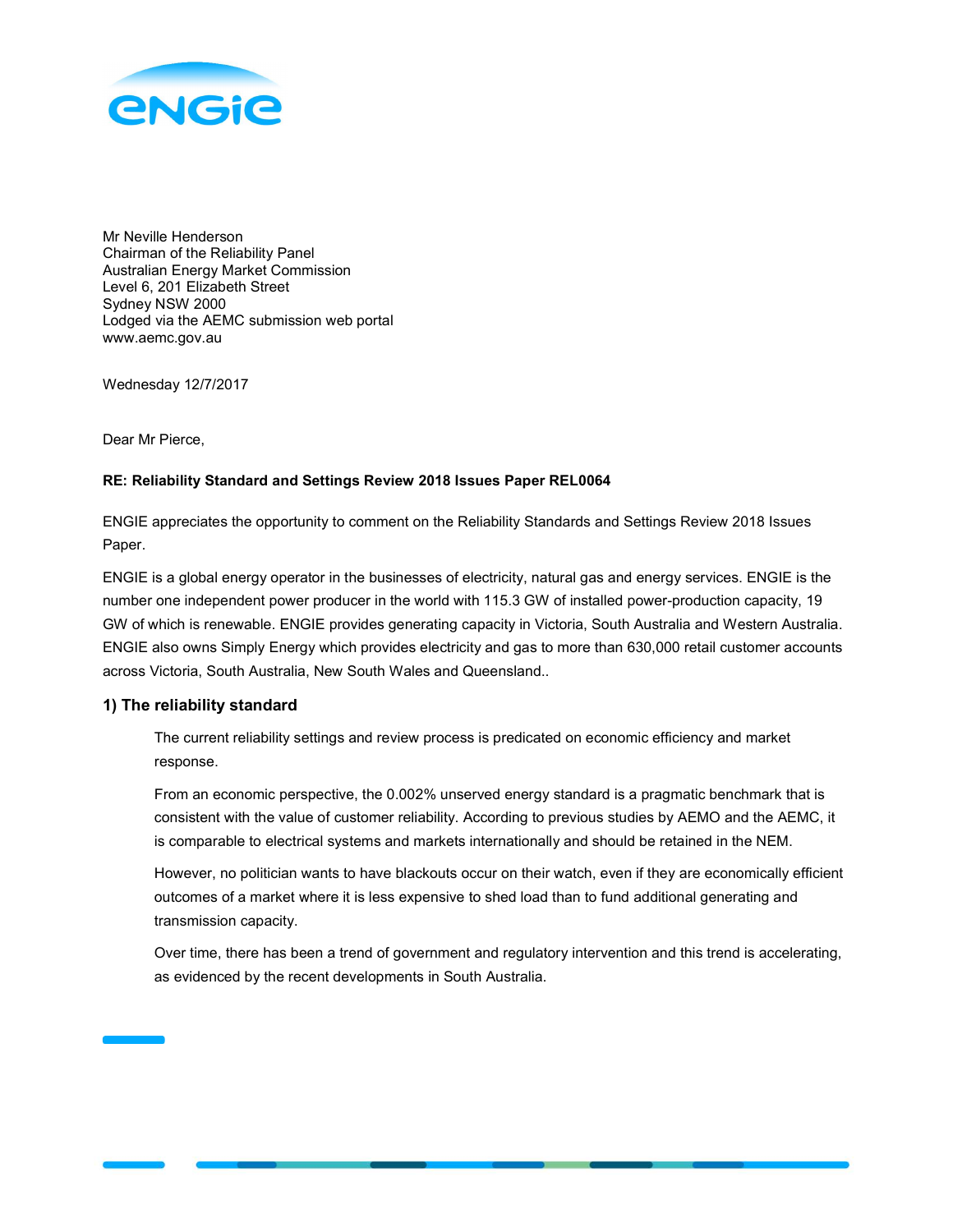

The market and reliability settings cannot continue to deliver reliable system in the face of government interference at the state and federal level.

The importance of the NEM arrangement being "left alone" was previously studied by the Reliability Panel in earlier reviews (eg CRAI study and modelling). This implies that a consensus policy direction must be put in place to prevent ongoing or ad-hoc interference in the market.

However if such an outcome cannot be achieved, then a trading arrangement other than the Energy Only Market will be needed to facilitate politically acceptable outcomes, to provide a stable investment environment and to deliver affordable prices to consumers.

The Reliability Panel is seen as having a critical contribution and role in such a process.

## 2) The market price cap

An effectively calibrated MPC incentivises generator and demand side response to deliver a 'two sided' electricity market, does not impede investment and achieves this without over signalling (price). The 'twosided' market is critical in moving away from a default value of customer reliability to a real value set by customer choice.

Should the MPC be set too low, supply or demand side response will be discouraged since some of the inherent risk in the market would be mitigated 'for free' by the regulated price cap. This will in turn lead to reduced incentive to forward contract, and hence impede liquidity in the contract market and eliminate some of the medium/longer term market signals that are essential to support investment.

It should be noted that no investor (demand or supply side response) is prepared to invest on the basis of a one in ten-year event; they need some stable revenue stream (i.e. from selling caps and swaps).

The MPC needs to be set at a sufficiently high level to underpin an active demand response sector and to encourage unsophisticated commercial players to contract and not 'ride spot' on the back of oversupplied intermittent generation.

In this context the risk of setting the MPC too low is likely to result in under contracting, and hence underinvestment, possibly leading to market failure. These risks are considered far more detrimental to the market stability and efficacy of the market than if the MPC is set too high which would result in a small amount of excess capacity being built.

A fundamental principle in setting the MPC should be to ensure that the cap is 'out of the way', and the market (supply and demand) can respond below it.

A pragmatic approach is to set the MPC higher than determined by the modelling by adding an uncertainty margin. This calculation of the margin and reliability modelling sensitivities need to include uncertainties and risks categories as listed in the following checklist: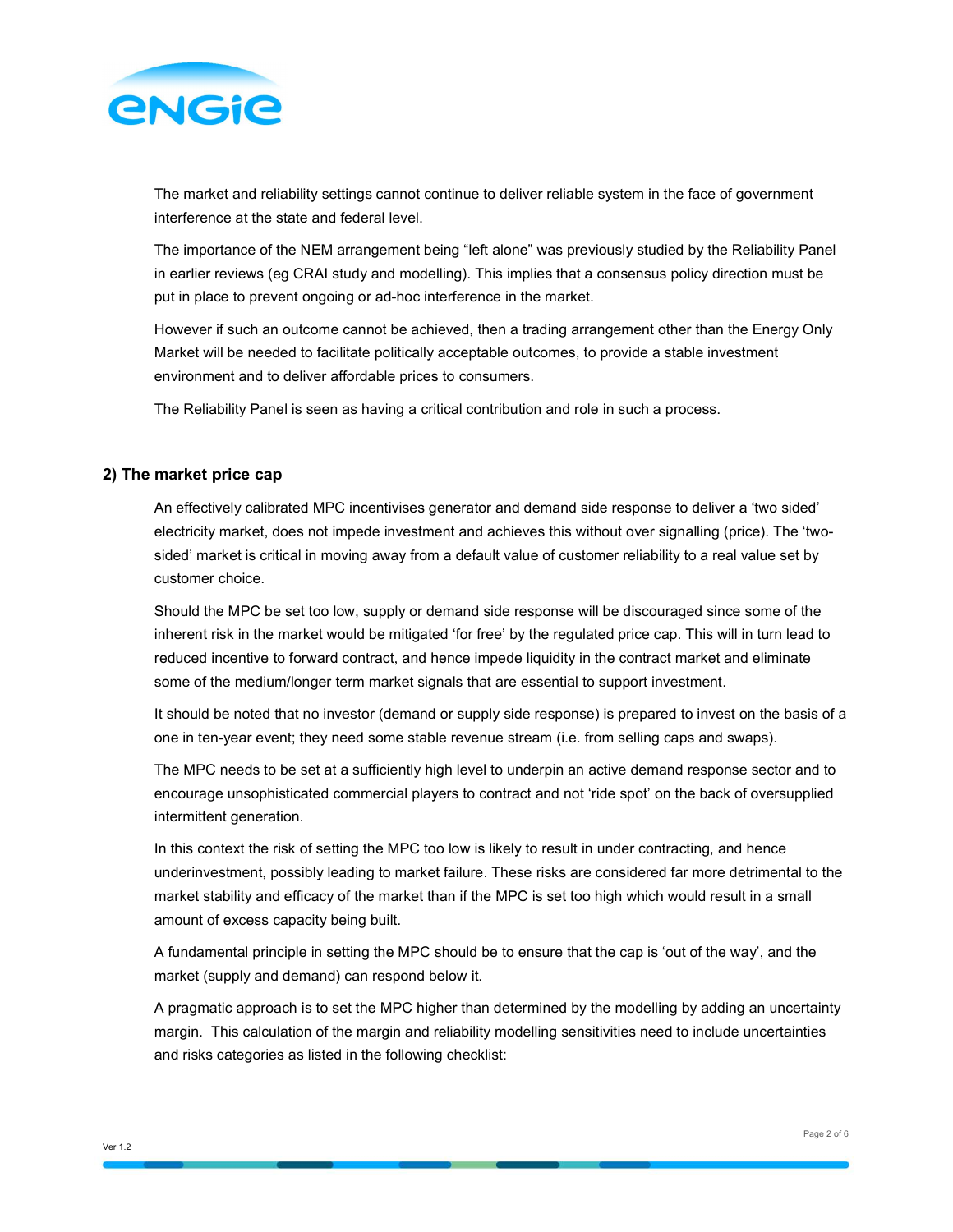

- Plant life and the level of WACC from an investors perspective (this is the economic life as distinct from a technical plant life)
	- There is a high and ongoing level of uncertainty of future environmental policy outcomes with a possibility of sudden and unexpected changes
	- Technology developments and risks
	- Market risks (increase WACC accordingly)
	- Impacts of changing load shape (also linked to climate change policies and subsidies)
- Gas supply arrangements are complex and costly. To acquire firm gas transport is also expensive.
	- This will increase costs to generators and customers and needs to be incorporated into the modelling assumptions.
- Transmission risks and costs
	- Transmission arrangements in the NEM are non-firm and present significant costs and risk to participants.
	- As the supply side is being transformed over time, generating and consumption patterns will change and some existing constraints will grow whilst new constraints will materialise. These risks also need to be factored into the modelling (possibly adopting a higher WACC).
- Wind and solar generation level and variability (becomes even more important as penetration of these technologies increases)
- Changing demand shape to become flatter over time
	- Impacts of storage on demand and price profiles large scale and behind the meter battery storage
- Changing role of remaining thermal plant (being displaced and undercut by subsidised nondispatchable plant producing energy but without dependable capacity)

All of these elements serve to increase risks for investors and need to be comprehensively and effectively addressed in the modelling. In ENGIE's view there is a case to argue that investment in the National Energy Market has been seriously compromised by policy interventions and therefore risk (and hence WACC) has increased at the same time as payback periods have been severely shortened across all technology types. This doesn't impact just new entrants but any investments related to existing plant, especially when considering refurbishment of plant. Recent earlier than expected closures of power stations such as Hazelwood, illustrate that the NEM does not provide an investor friendly environment.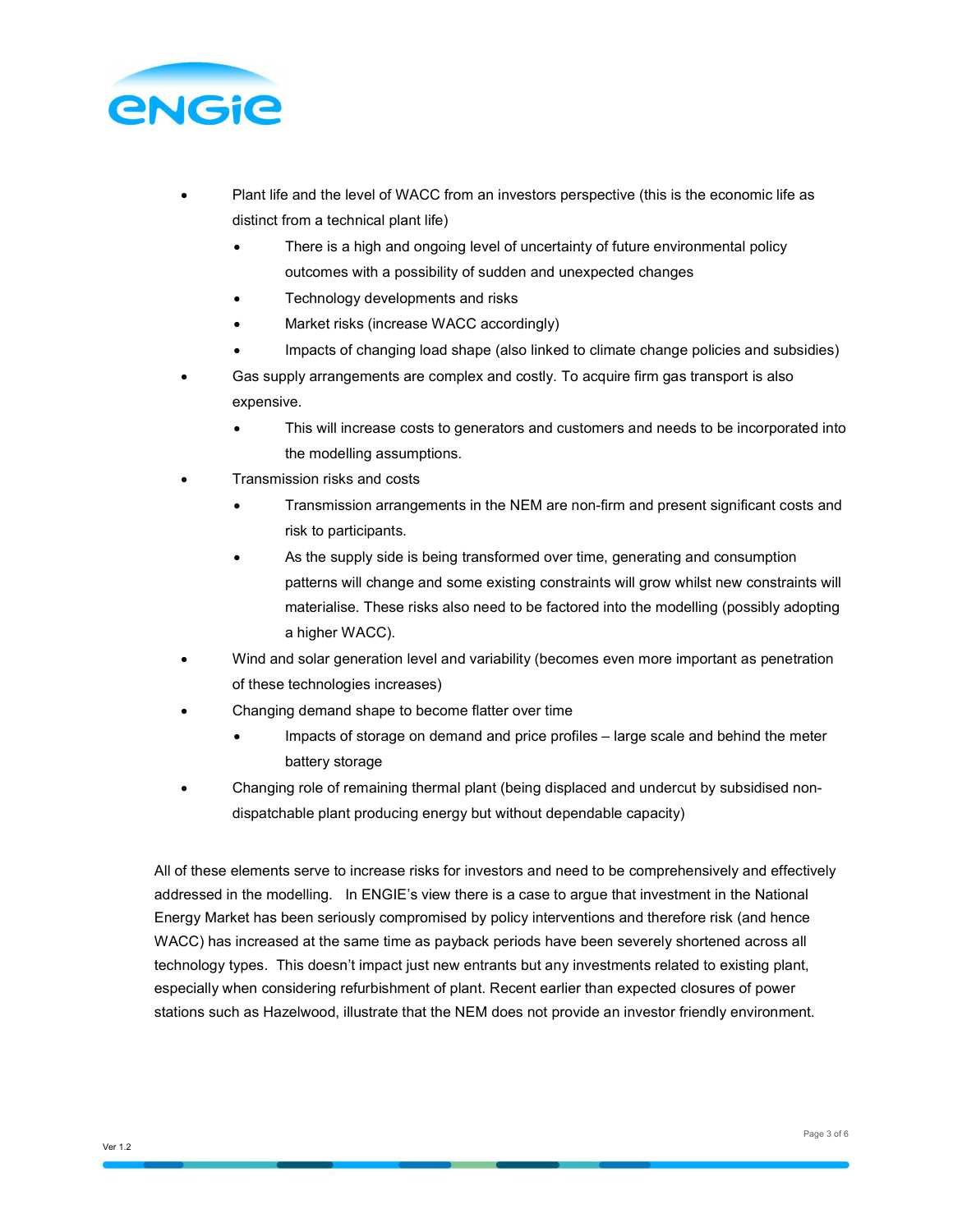

### 3) The cumulative price threshold

The CPT should be set with reference to the level of risk the market can manage in aggregate and not simply as a function of the MPC. ENGIE continues to suggest that the settings of the MPC and CPT should be decoupled. A number of market participants has also raised this issue over numerous reviews, across many years. However detailed analysis and alternate arrangements are yet to be developed.

It is important that the CPT is not set too low and risk undermining the MPC, and hence the investment signal. If the CPT is set too low, it is likely to truncate peaking plants revenue during extreme events, which is essential to achieve financial viability.

It is suggested that the CPT should be at least examined in the context of the reliability modelling used to determine the MPC, to ensure that the revenue adequacy of peaking plant is maintained. In the event that the CPT undermines revenue adequacy of an extreme peaker, the MPC will need to be adjusted higher until revenue adequacy is restored. The frequency and duration of extreme events in the modelling will determine if revenue adequacy is in fact feasible.

# 5) The market floor price

ENGIE would like to outline some of the fundamental aspects of the existing excess generation arrangements, as well as future technology trends in the market that need to be addressed to maintain equity between participants , technological neutrality and economic efficiency.

The original purpose of the market floor price was to provide a strong signal to generators during periods of excess generation to reduce their output and to do so in a cost efficient manner. At market start in 1998, the majority of generation comprised dispatchable thermal plant. This plant was technically similar (inertia, frequency response, reactive power provision), with fuel type being the main variable. Resolving excess generation with regard to system security was a much simpler task than it is today.

Currently NEM has a mix of dispatchable thermal, semi-dispatchable wind and solar and a large volume of embedded micro generation (soon to be augmented with storage technology).

Whilst dispatchable plant continues to be mainly thermal, there are large quantities of semi-dispatchable wind and some large solar, and also large quantities of embedded micro generation such as roof top photo voltaics.

These technologies are not interchangeable, wind generation doesn't replace the dependable capacity and inertia of thermal plant. Semi-dispatchable wind generation is curtailed in dispatch only in the event of network constraints and not in response to spot prices. In addition, embedded microgeneration not only fails to provide inertia, but it is incentivised to continue to generate and to feed excess generation into the grid, even during excess generation periods by receiving a fixed feed in tariff. At the same time microgeneration receives three sets of additive subsidies, up front STCs, subsidies by other users on the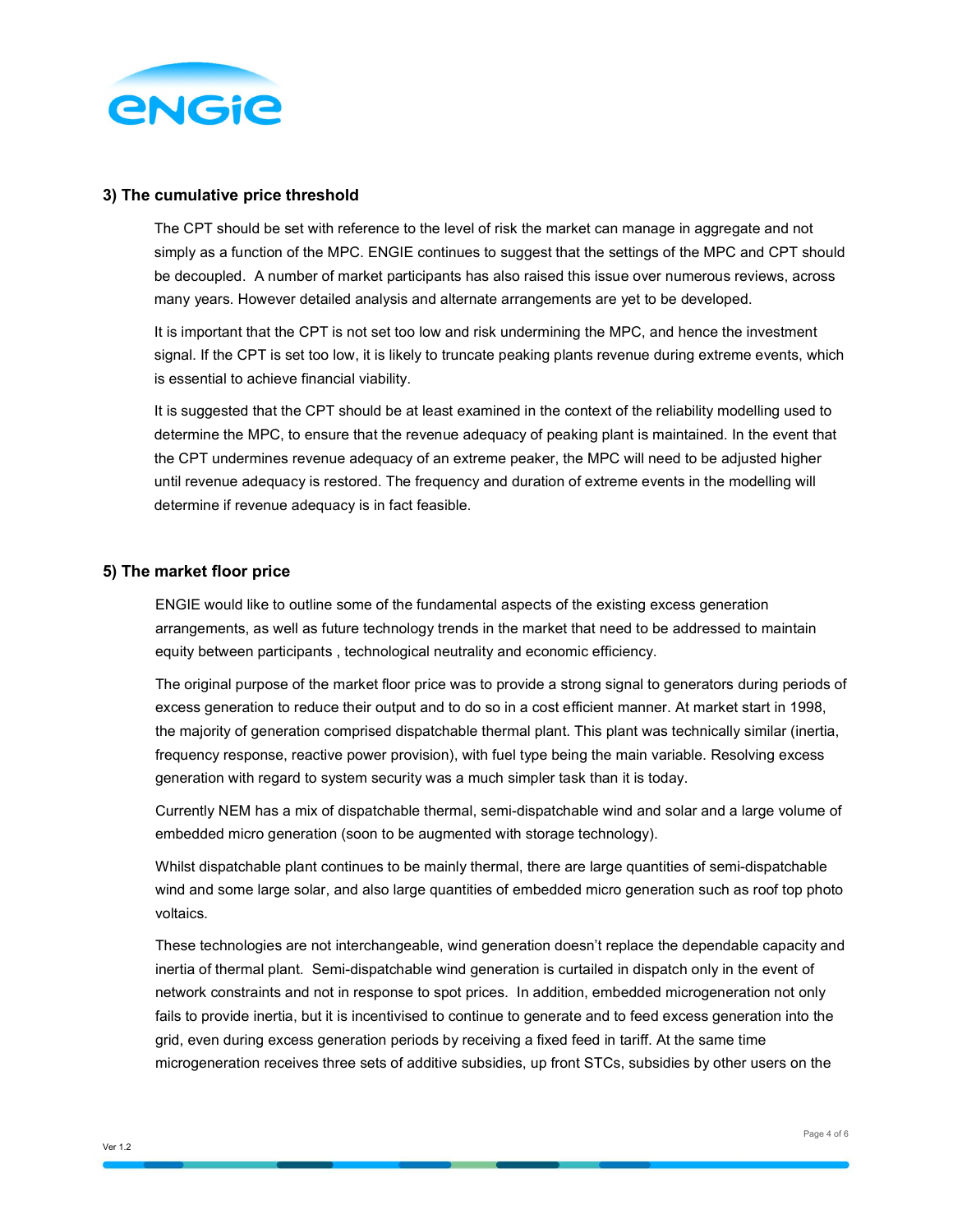

network (consequence of volume based network tariffs) and receipt of inflated (beyond economic benefits to the system) feed in tariff.

The impact of the current arrangements is that the burden of reducing output falls on conventional plant and yet this plant is also relied upon to provide market services such as inertia and system strength.

Acute system security issues in South Australia already exist and the growth in solar PV, large scale solar and wind generation will make this situation much worse as it becomes more widespread across the NEM. Battery storage technologies may assist to further hinder the operation of the NEM during excess generation periods depending on the price signals and control arrangements for storage technology. The very generators providing a range of system services for free are being financially penalised and are likely to reduce the number of available plants. Direction by AEMO is the only available avenue for these generators. The costs associated with any such direction will be ultimately recovered from the customer. This translates into a "battle of subsidies" which the customer ultimately has to fund and which further increases the cost of electricity.

The Reliability Panel is encouraged to review the level of the market floor price in the short term and also initiate a review of the whole market arrangement dealing with excess generation. The guiding principles are as follows:

- Technological neutrality
	- o Or at least a 'do no harm' approach to technologies
	- o Should encourage demand response (essentially a payment for consumption)
- Economic efficiency
- Equity
- **Simplicity**
- Implementation costs (and/or costs of not implementing an alternate arrangement)
- Regulatory stability

# 6) Modelling for the review

As a matter of principle, the modelling should minimise the use of subjective assumptions regarding offer/bid behaviour or dispatch. To be sustainable, the cap contracts need to be valued at the expected value of a cap using the modelling output (without cap contracts in place). Cap contracts may serve to smooth the costs/revenues to counterparties but should not be used to change behaviours in the modelling.

Whether a generator would run below the MPC and when the price is above its marginal costs would depend on a range of considerations regarding its fixed and variable costs, including the cost of stay in business capital and expected asset life (perhaps quite short), fixed transport charges in case of gas fired plant, as well as others.